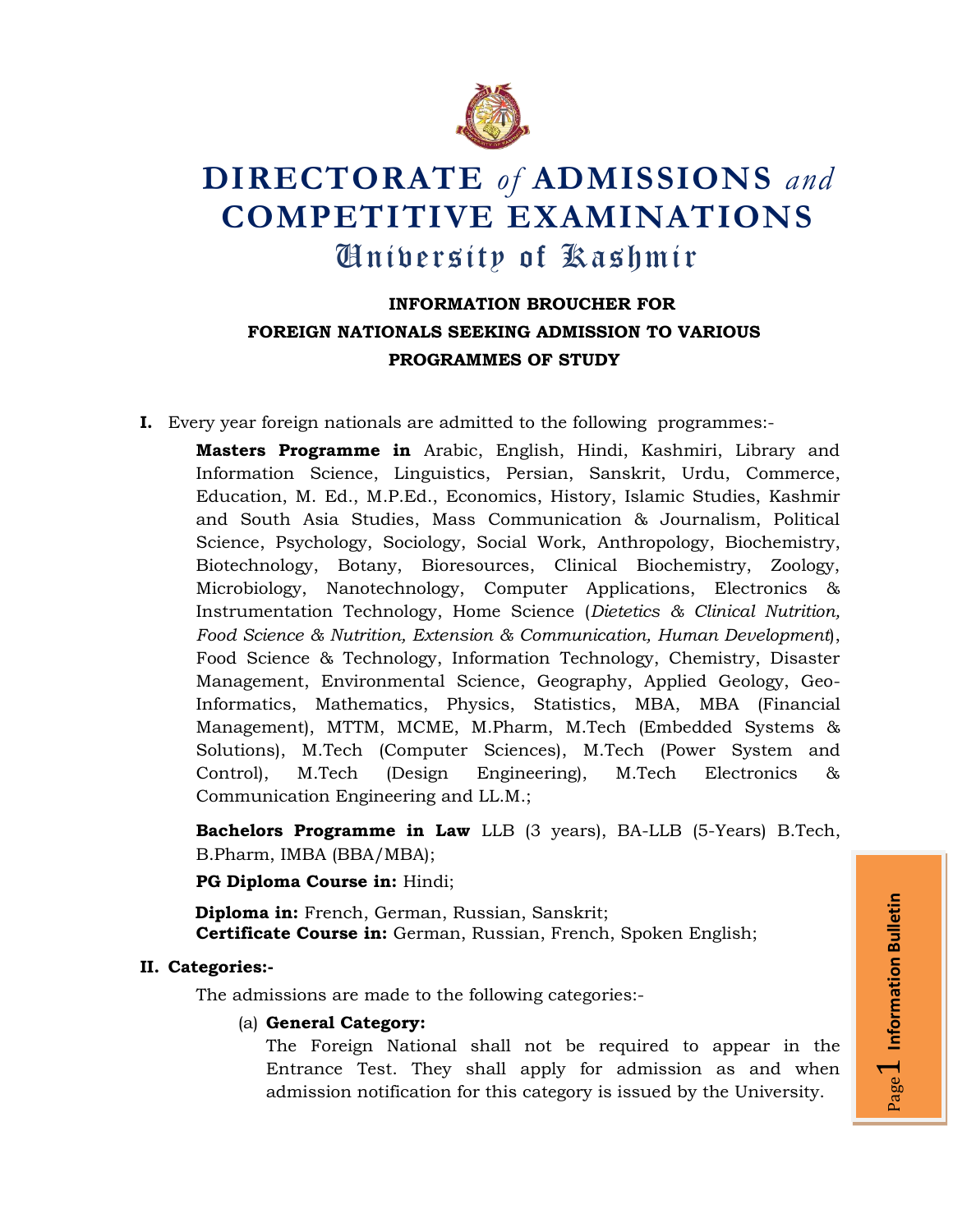## (b) **Cultural Exchange Programme:**

The students seeking admission under the Cultural Exchange Fellowship Programme of the Government of India shall be required to approach the **Indian Council for Cultural Relations, Azad Bhavan, IP State, New Delhi-110001, India**. In the event of their selection, the Council will be informed about their selection.

#### **III: (a) Eligibility:-**

Foreign Nationals seeking admission in any of the categories under (a) and (b) above will have to satisfy the minimum eligibility criteria for admission to the various programmes of Study as prescribed by the University and reflected in Prospectus on University website.

#### **(b) Selection:**

In the event of their selection, candidates will be informed about their selection and their admission will be subject to the following conditions:-

- 1. Equivalence of their qualifying examination as prescribed by the University for various Programmes of study.
- 2. Production of Student-Visa in accordance with the revised Visa Policy of Government of India as also a Xerox copy of their Passport together with the original documents for verification.

#### **IV: Tuition /Other Fee**

| 1. Tuition Fee and other fees (annual)                        | US \$2500 |
|---------------------------------------------------------------|-----------|
| 2. Hostel Lodging/Boarding (subject to availability) (annual) | US \$1500 |

#### **V: Vacations**

| Winter vacations | $1st$ January – February 28 <sup>th</sup> |
|------------------|-------------------------------------------|
| Summer vacations | August (10 days)                          |

#### **VI: Hostel Facilities**

University of Kashmir endeavors to provide residence facilities to almost all the outstanding students. There are **06** hostels which can accommodate around **1000** students.

The mess in the hostels is highly subsidized as students do not have to pay for the services of cooks, helpers, sanitation and other staff that have been provided to the hostels. The provision of meals in each of the Hostel is on "no profit no loss" basis. The actual running of the mess is controlled by the Mess Committee elected by the students themselves.

Hostel charges are nominal. Each hostel is provided with indoor and outdoor facilities for games and sports. Recreation facilities like TV and other facilities at the Campus are available.

Private accommodation is also available in the vicinity of the University. However, the University does not provide any specific information or suggestion regarding the private accommodation.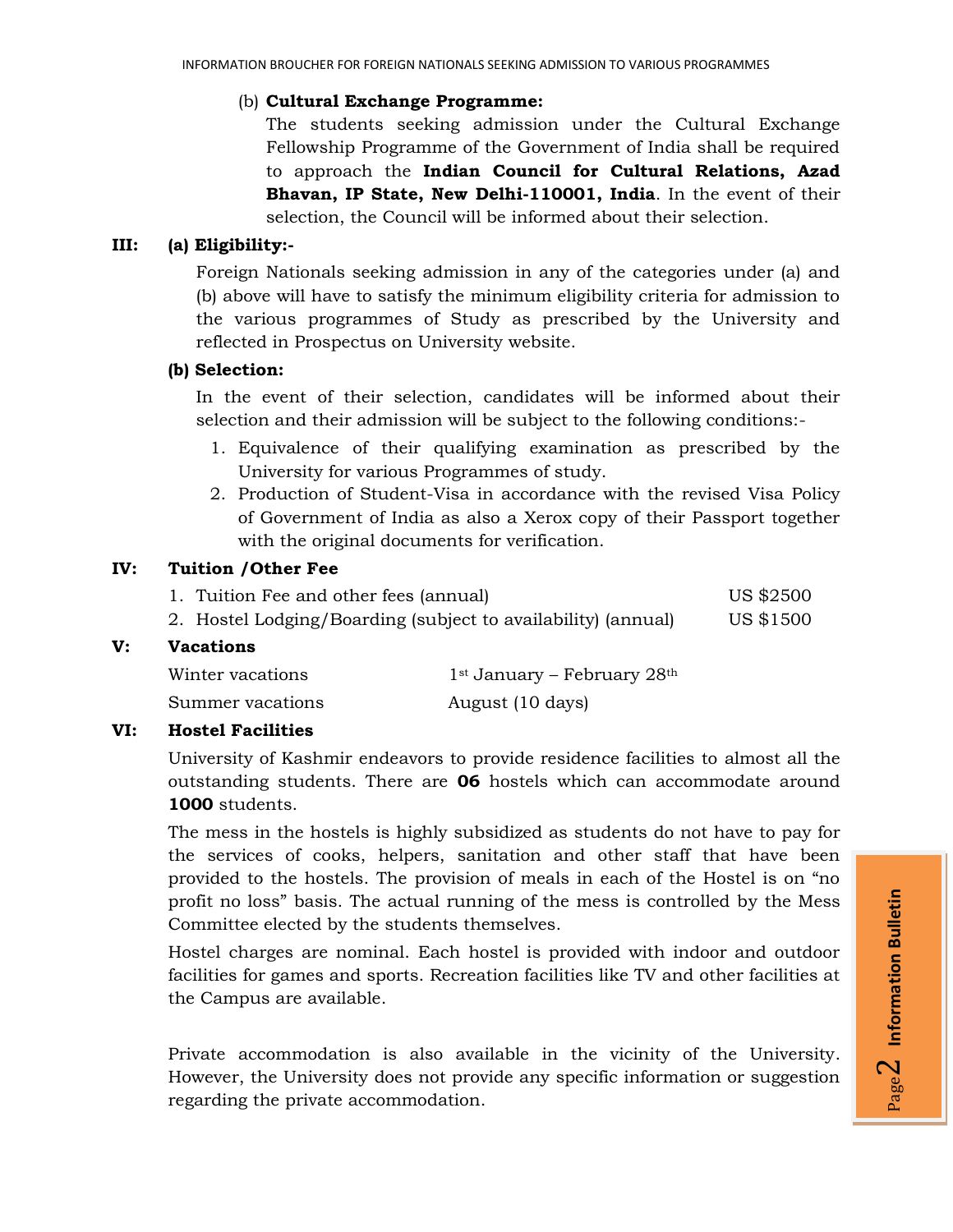#### **VII: Time Table for Admission**

| 1. | Last date of receipt of Complete prescribed<br><b>Application Form</b>                  | <b>June 07, 2022</b> |
|----|-----------------------------------------------------------------------------------------|----------------------|
| 2. | Deadline for registration of candidates selected for<br>admission to various Programmes | <b>June 30, 2022</b> |

#### **VIII: How to Apply**

- Step 1: Visit University website at [www.kashmiruniversity.net](http://www.kashmiruniversity.net/) and Click on Admissions
- Step 2: Download the prescribed format of the Application Form
- Step 3: Deposit a Processing Fee of Rs. 500/- or its equivalent in Foreign current in Account No. **000701010000001** at Jammu & Kashmir Bank Ltd, Hazratbal Branch, Srinagar, IFSC Code **JAKA0NASEEM**
- Step 5: Forward the Application Form through Surface Post and another copy through **Indian Council for Cultural Relations**, if applying under Clause II (b) above, alongwith all relevant Certificates and Documents asked for.

#### **XI: Certificates/Documents required to be submitted by candidates alongwith the Application Form (hard copy) for admission to various Programmes:**

- a) Duly attested copies of Senior School/Secondary Certificate/ Bachelor's Degree, or any other Degree.
- b) Candidates who have passed the qualifying examination from a Foreign University should submit all the relevant information/documents which may justify the equivalence of their qualifications;
- c) Marks cards/Degrees in a language other than English should be got translated into English language and a copy of the same duly attested be attached;
- d) A character certificate from the Head of the Institution last attended;
- e) Details of bank account;
- f) Bank Receipt/Details of net-banking payment of Processing Fee;
- g) A certificate from the Bank of the applicant to the effect that sufficient funds are available in the account of the applicant to sustain his/her studies in India for the duration of the programme;
- h) Copy of passport;
- i) Medical insurance document/s. Candidates are required to submit medical insurance documents for the duration of the programme at the time of admission/registration;